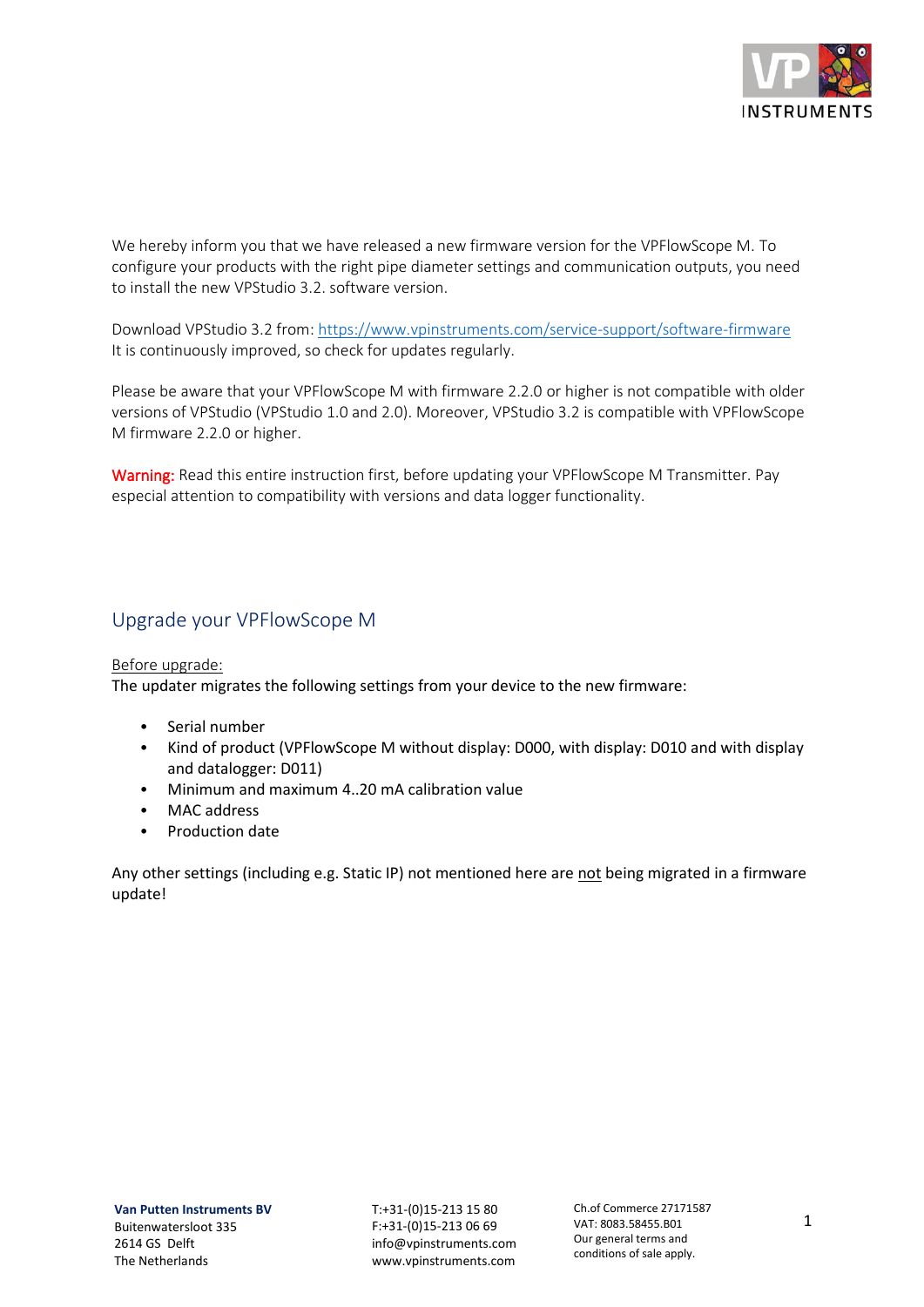

#### Follow these steps to upgrade:

- 1. Download firmware version 2.3.0 from our website. Clic[k here.](https://www.vpinstruments.com/download/89/eigen-upload-via-site/23549/transmitter-v2-3-0-4a4166a.zip)
- 2. Download VPStudio 3.2 from our website. Click [here](https://www.vpinstruments.com/download/89/eigen-upload-via-site/23547/vpstudio_3_2_2_setup.zip)
- 3. Unzip the VPStudio 3.2 file and install VPStudio 3.2 using the Setup file.
- 4. During VPStudio 3.2 installation, additionally a VPFlowScope M Firmware Updater is stored on your PC. You can find the VPFlowScope M Firmware Updater by searching in your start menu.

| All<br>Apps<br>Documents<br>Web<br>More $\blacktriangledown$ |               | ৰু                             |
|--------------------------------------------------------------|---------------|--------------------------------|
| <b>Best match</b>                                            |               |                                |
| VPFlowScope M Firmware updater<br>App                        |               |                                |
| Search work and web                                          |               | VPFlowScope M Firmware updater |
| Q<br>firmware updater - See work and web<br>results          | $\rightarrow$ | App                            |
| firmware updater epson<br>₽                                  | ゝ             | ◘<br>Open                      |
| firmware updater v2<br>Q                                     | ゝ             | Run as administrator<br>~      |
| firmware updater program<br>Q                                | ⋋             | D١<br>Open file location       |
| Q<br>firmware updater prusa                                  | ゝ             | ᅯ<br>Pin to Start              |
| firmware update tool<br>Q                                    | $\rightarrow$ | Pin to taskbar<br>⊣≔           |
| firmware updater leef<br>₽                                   | $\rightarrow$ | 而<br>Uninstall                 |
| firmware updater sketch<br>Q                                 | $\rightarrow$ |                                |
|                                                              |               |                                |
|                                                              |               |                                |
|                                                              |               |                                |
| ρ<br>firmware updater                                        |               |                                |

5. Connect your VPFlowScope M via mini USB cable to the PC. Open the VPFlowScope Firmware Updater and follow its instructions to update your VPFlowScope M.

Be aware the firmware needs to be on your PC to be able to select it.

- 6. Once ready, your VPFlowScope M is updated and ready to be configured via VPStudio 3.2.
- 7. To update another VPFlowScope, restart the Firmware Updater first.

| VP firmware updater                                                                                                                                                                                                                                                        |             |        |  | α      | $\times$ |
|----------------------------------------------------------------------------------------------------------------------------------------------------------------------------------------------------------------------------------------------------------------------------|-------------|--------|--|--------|----------|
| <b>VPFlowScope M Firmware Updater</b>                                                                                                                                                                                                                                      |             |        |  |        |          |
| <b>Disclaimer</b><br>before updating, please be aware of the following:<br>. When updating from 1.x.x to 2.x.x only a small set of settings are migrated. So please check afterwards.<br>• When updating from 2.x.x to another 2.x.x the settings remain as is.<br>laccept |             |        |  |        |          |
| <b>Firmware details:</b><br>Device type<br>Installed firmware version<br>Serial number                                                                                                                                                                                     | t<br>ł<br>× |        |  |        |          |
| New firmware:<br>Selected file                                                                                                                                                                                                                                             | ł           | Browse |  |        |          |
| <b>Update progress:</b>                                                                                                                                                                                                                                                    |             |        |  |        |          |
| Output                                                                                                                                                                                                                                                                     | ċ           |        |  |        |          |
|                                                                                                                                                                                                                                                                            |             |        |  | Update |          |
|                                                                                                                                                                                                                                                                            |             |        |  |        |          |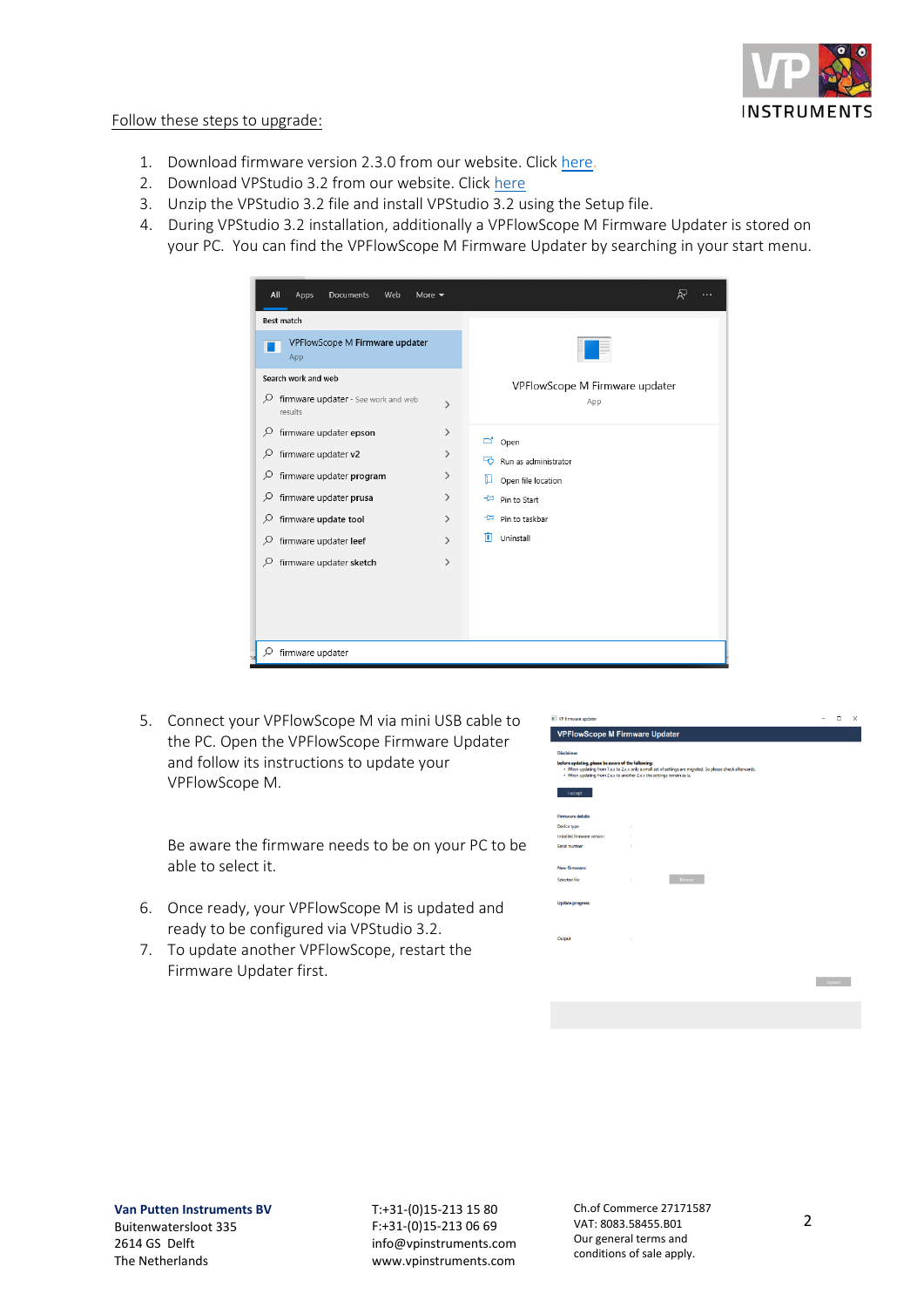

# VPFlowScope M firmware 2.3.0

- Show \(UTC\) behind Time
- Changed Product names as used on the Info/about screen.
- Make Max Tube diameter equal to VPstudio (1016mm)
- Updated the default values for factory settings
- Changed "Flow" to "Velocity" in dropdown menus for consistency with main page.
- Added "Velocity" label.
- Added possibility to enter diameter in inches
- Only show missing or wrong sensor on main pages to allow user to enter menu without sensor
- Added setting pages for 4..20ma, Alarm and Pulse configuration
- Added Advanced menu and page for reference conditions and setting for ref. cond.
- Added calibration of the direction signal
- Implemented possibility to disable direction on transmitter level
- VPFlowScope M Transmitter firmware 2.2.0 or higher is compatible with VPSensorCartrigdes with serial number 6100658 and higher.

### Old graphical design VPFLowScope M display



New graphical design VPFLowScope M display